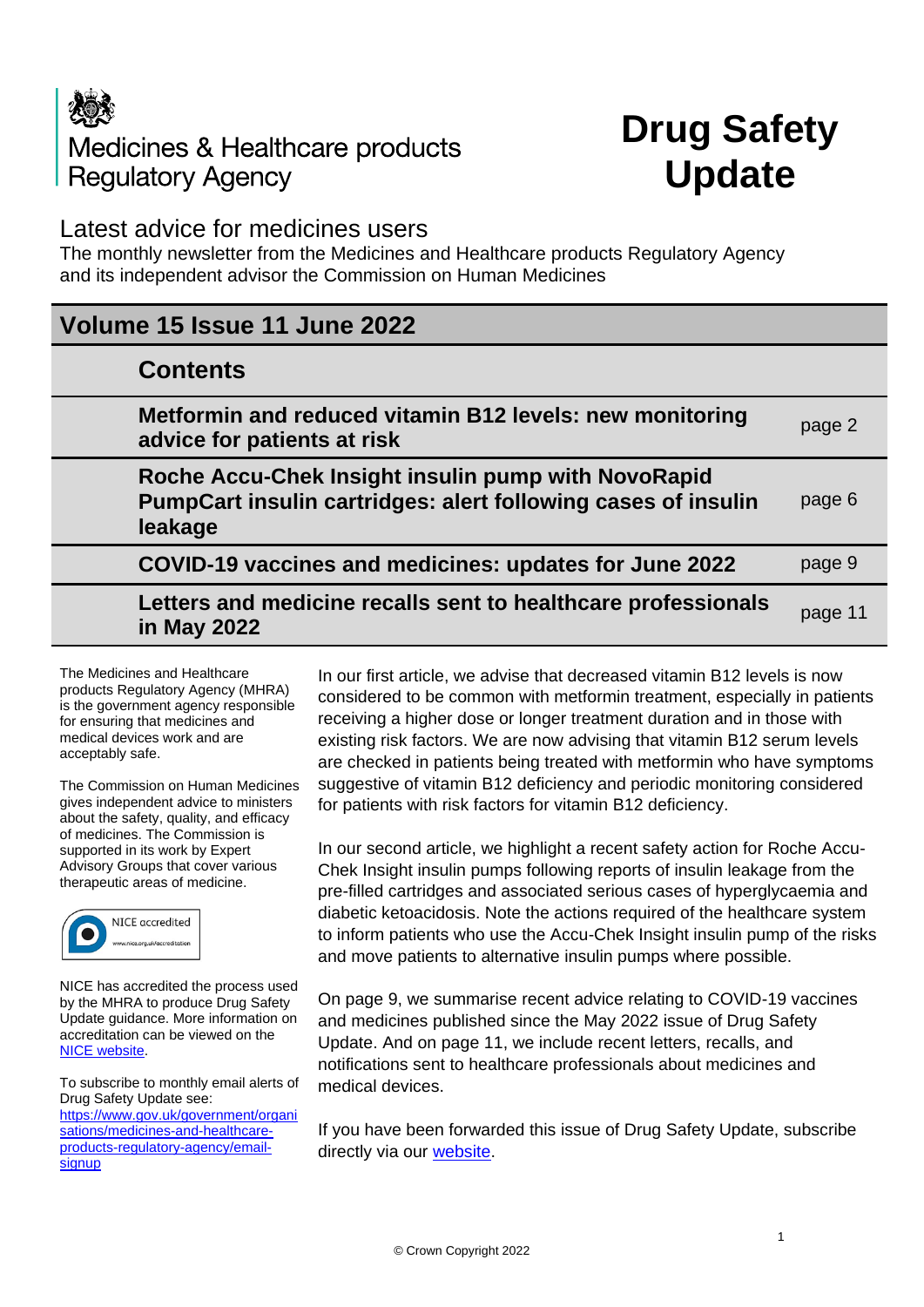## **Metformin and reduced vitamin B12 levels: new advice for monitoring patients at risk**

Decreased vitamin B12 levels, or vitamin B12 deficiency, is now considered to be a common side effect in patients on metformin treatment, especially in those receiving a higher dose or longer treatment duration and in those with existing risk factors. We are therefore advising checking vitamin B12 serum levels in patients being treated with metformin who have symptoms suggestive of vitamin B12 deficiency. We also advise that periodic monitoring for patients with risk factors for vitamin B12 deficiency should be considered.

#### **Advice for healthcare professionals:**

- metformin can commonly reduce vitamin B12 levels in patients, which may lead to vitamin B12 deficiency
- the risk of low vitamin B12 levels increases with higher metformin dose, longer treatment duration, and in patients with risk factors for vitamin B12 deficiency
- test vitamin B12 serum levels if deficiency is suspected (for example, in patients presenting with megaloblastic anaemia or new-onset neuropathy) and follow current clinical guidelines on investigation and management of vitamin B12 deficiency (for example, see [Clinical Knowledge Summary from](https://cks.nice.org.uk/topics/anaemia-b12-folate-deficiency/)  [NICE\)](https://cks.nice.org.uk/topics/anaemia-b12-folate-deficiency/)
- consider periodic vitamin B12 monitoring in patients with risk factors for vitamin B12 deficiency (see list of risk factors in article)
- administer corrective treatment for vitamin B12 deficiency in line with current clinical guidelines; continue metformin therapy for as long as it is tolerated and not contraindicated
- report suspected adverse drug reactions associated with metformin on a [Yellow Card](http://www.mhra.gov.uk/yellowcard)

#### **Advice for healthcare professionals to give to patients or carers:**

- if you are taking metformin, seek medical advice if you develop new or worsening symptoms of extreme tiredness, a sore and red tongue, pins and needles, or pale or yellow skin – these can be signs of low vitamin B12 levels
- you may need blood tests to find out the cause of your symptoms; these symptoms can also be caused by diabetes or other unrelated health issues
- you can keep taking metformin while vitamin B12 levels are being corrected
- do not stop your treatment without first discussing this with your doctor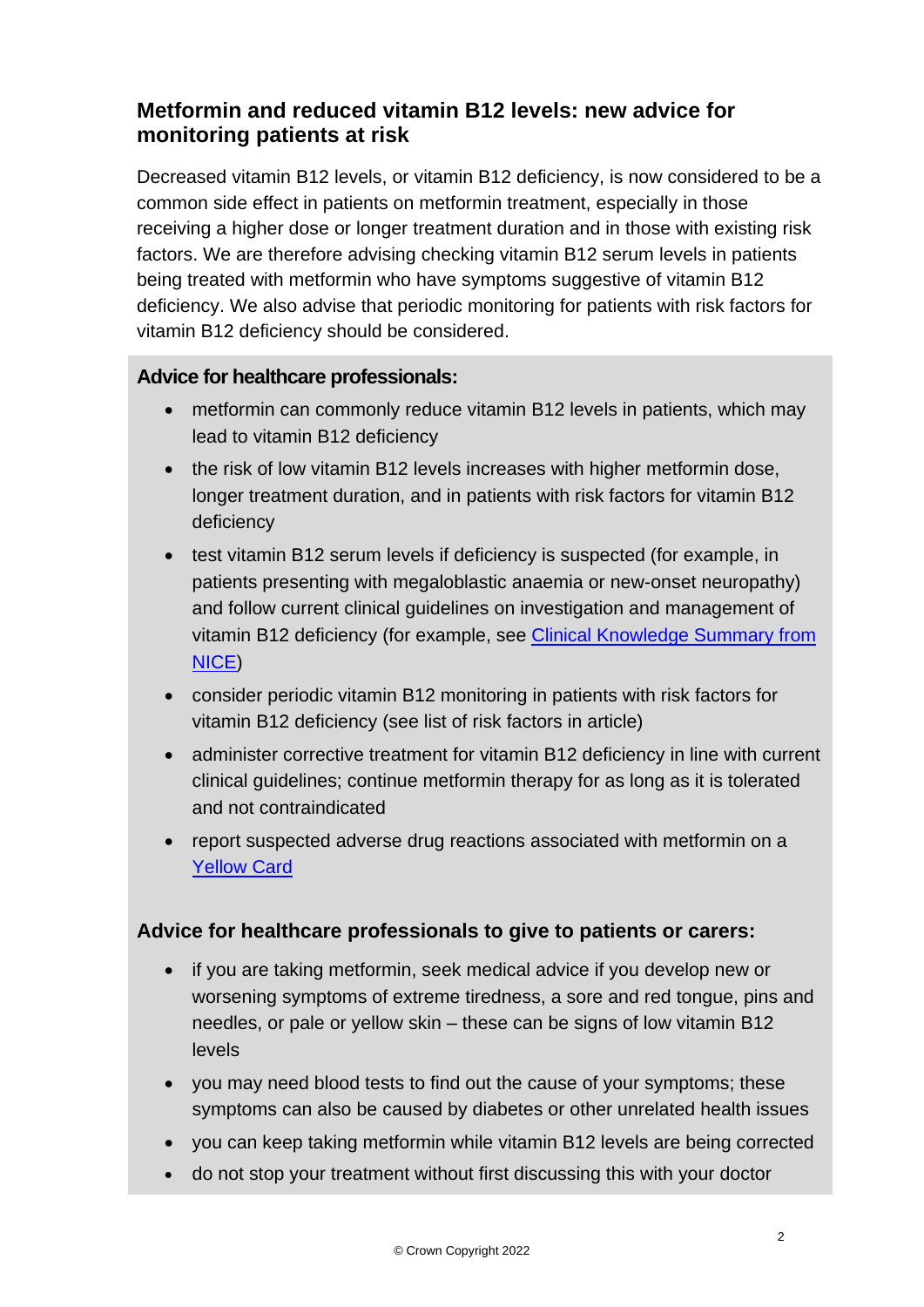## **About metformin and vitamin B12 deficiency**

Metformin is a medicine authorised to treat type 2 diabetes mellitus and to help prevent type 2 diabetes in patients at high risk of developing it. Metformin is available as immediate and modified-release tablets, as well as an oral solution.

Vitamin B12 (cobalamin) is a nutrient that helps to keep the body's nerve and blood cells healthy. It is found in foods of animal origin including milk, cheese, yoghurt, and eggs. It is also added to some fortified foods such as breakfast cereals. Common causes of vitamin B12 deficiency include infections, malabsorption, medical conditions (Crohn's disease, pernicious anaemia), gastric resection, and inadequate dietary intake.

Patients with a vitamin B12 deficiency can be asymptomatic or they can present with [symptoms](https://www.nhs.uk/conditions/vitamin-b12-or-folate-deficiency-anaemia/symptoms/) of megaloblastic anaemia or neuropathy or both. Other symptoms [of low vitamin B12 levels](https://www.nhs.uk/conditions/vitamin-b12-or-folate-deficiency-anaemia/symptoms/) may include mental disturbance (depression, irritability, cognitive impairment), glossitis (swollen and inflamed tongue), mouth ulcers, and visual and motor disturbances. It is important for patients with anaemia or neuropathy caused by vitamin B12 deficiency to be diagnosed and treated as soon as possible to avoid the development of permanent symptoms.

Decreased vitamin B12 levels are a known consequence of long-term treatment with metformin. The mechanism is currently thought to be multifactorial, comprising altered intestinal motility, bacterial overgrowth, and reduced uptake of vitamin B12 within the small intestine (or a combination of these factors).

## **Product information update**

he known adverse drug reaction of vitamin B12 deficiency was recently reviewed for the brand leader Glucophage (metformin) within Europe with input from the MHRA. After this review, we have agreed that the product information for medicines containing metformin should be updated.

The current literature suggest that the frequency of this adverse drug reaction is higher than previously thought.<sup>1</sup> The [Glucophage product information](https://www.medicines.org.uk/emc/medicine/1043#gref) for healthcare professionals and patients has now been updated to state that vitamin B12 deficiency is a common adverse drug reaction, and may affect up to 1 in 10 people who take it.

The product information has also been updated to note that the risk of this adverse reaction occurring increases with increasing metformin dose and treatment duration and in patients with risk factors known to cause vitamin B12 deficiency.1,2,3,4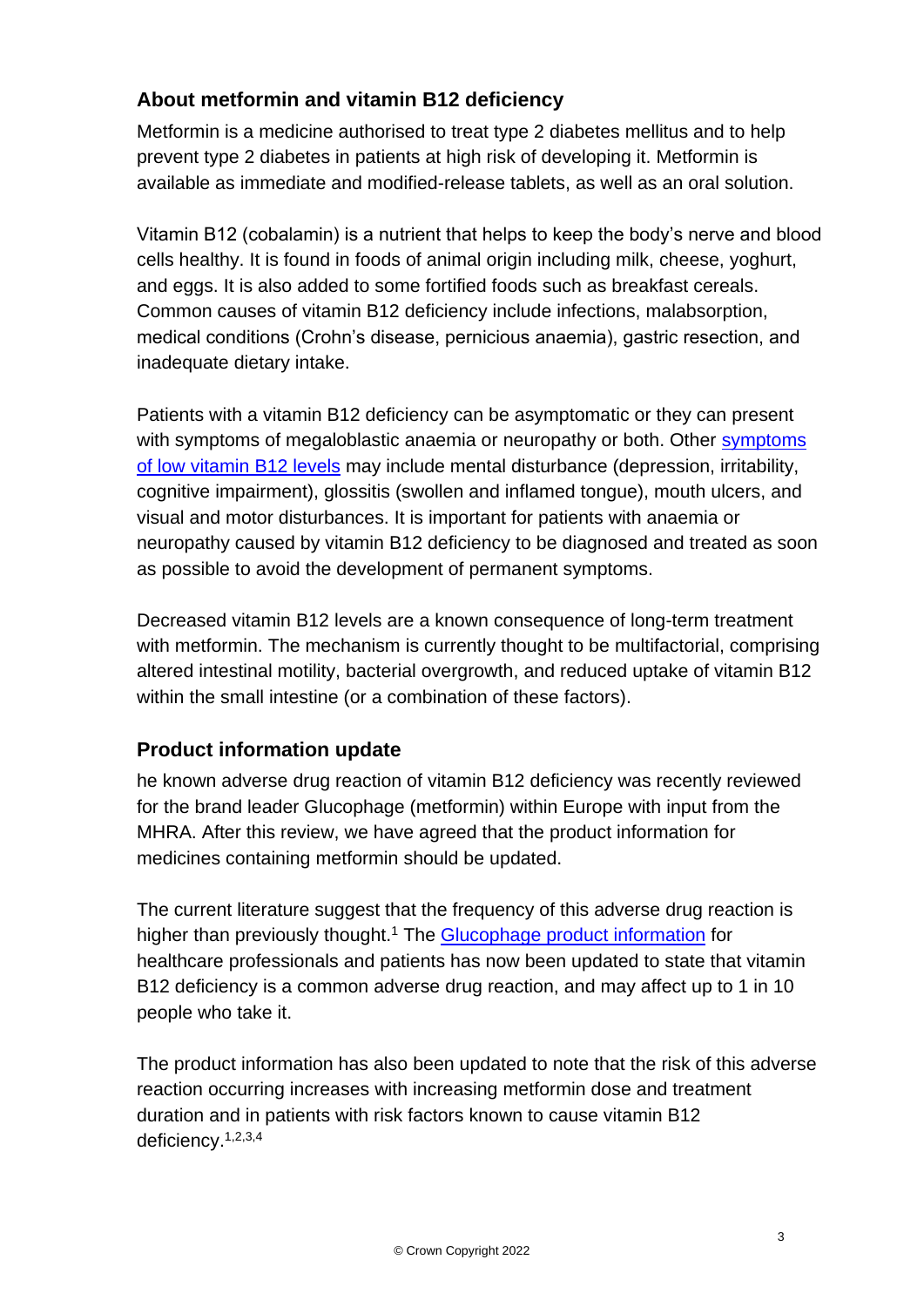The updated product information also includes new advice to healthcare professionals to test vitamin B12 levels in those presenting with anaemia or neuropathy and that periodic vitamin B12 monitoring should be considered in patients with risk factors for vitamin B12 deficiency. The product information for other medicines containing metformin will also be updated including fixed-dose combination products containing metformin.

## **Risk factors for vitamin B12 deficiency**

Risk factors for vitamin B12 deficiency are wide ranging. They include:

- baseline vitamin B12 levels at the lower end of the normal range
- conditions associated with reduced vitamin B12 absorption (such as elderly people and those with gastrointestinal disorders such as total or partial gastrectomy, Crohn's disease and other bowel inflammatory disorders, or autoimmune conditions)
- diets with reduced sources of vitamin B12 (such as strict vegan and some vegetarian diets)
- concomitant medication known to impair vitamin B12 absorption (including proton pump inhibitors or colchicine)
- genetic predisposition to vitamin B12 deficiency, such as intrinsic factor receptor deficiency (Imerslund-Gräsbeck syndrome) and transcobalamin II deficiency

## **Report suspected reactions on a Yellow Card**

Please continue to report any suspected adverse drug reactions to the [Yellow Card](https://yellowcard.mhra.gov.uk/)  [scheme.](https://yellowcard.mhra.gov.uk/)

Healthcare professionals, patients, and caregivers are asked to submit reports using the Yellow Card scheme electronically using:

• the [Yellow Card website](https://yellowcard.mhra.gov.uk/)

.

- the Yellow Card app; download from the [Apple App Store](https://itunes.apple.com/us/app/apple-store/id990237487?pt=117756671&ct=EYC&mt=8) or Google Play **[Store](https://play.google.com/store/apps/details?id=uk.org.mhra.yellowcard&referrer=utm_source%3DEYC%26utm_medium%3Dcpc%26anid%3Dadmob)**
- some clinical IT systems for healthcare professionals (EMIS, SystmOne, Vision, MiDatabank, and Ulysses)

When reporting please provide as much information as possible, including information about batch numbers, medical history, any concomitant medication, onset timing, treatment dates, and product brand name.

Report suspected side effects to medicines, vaccines or medical device and diagnostic adverse incidents used in coronavirus (COVID-19) using the [dedicated](https://coronavirus-yellowcard.mhra.gov.uk/)  [Coronavirus Yellow Card reporting site](https://coronavirus-yellowcard.mhra.gov.uk/) or the Yellow Card app.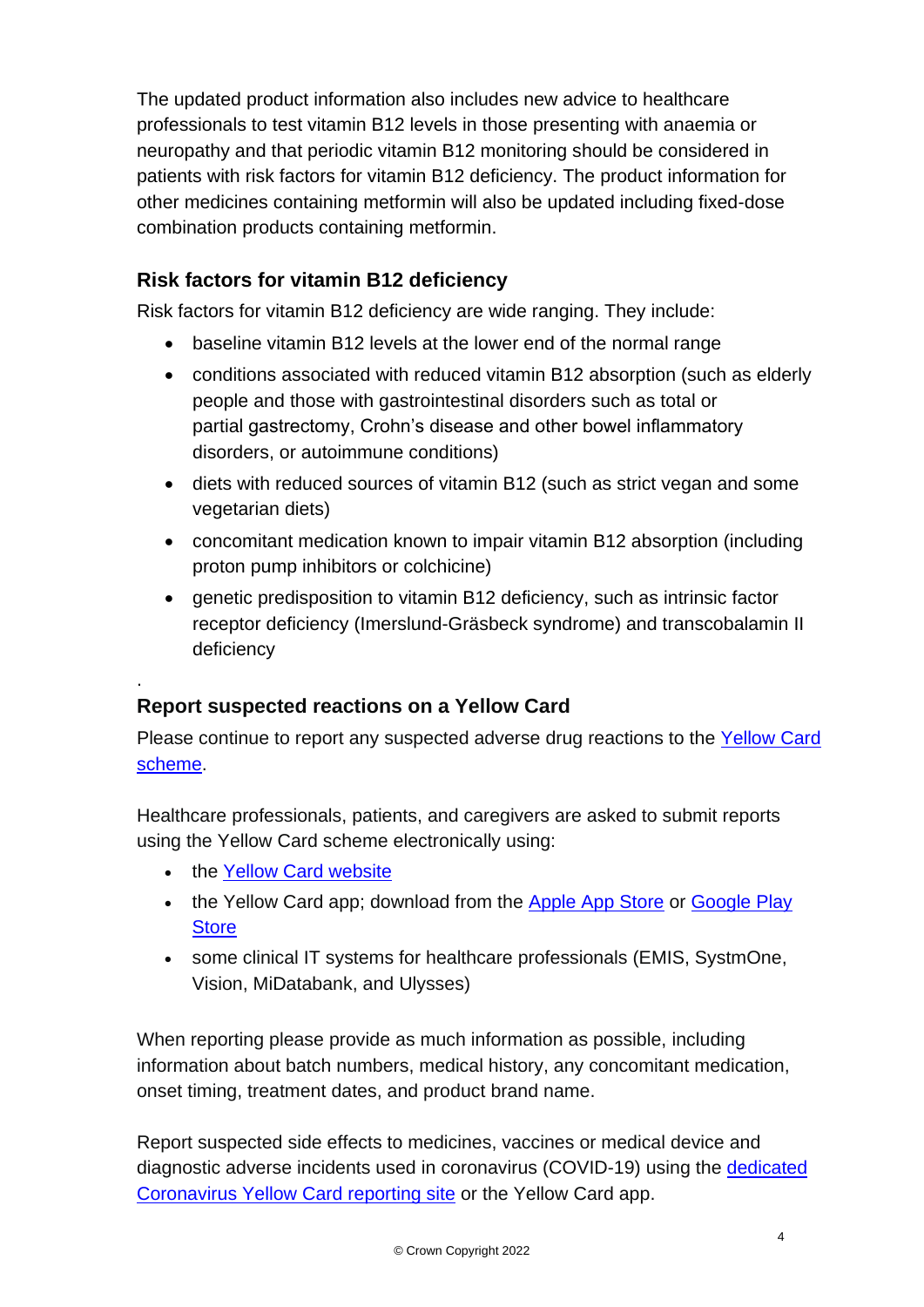See the MHRA website for the [latest information on medicines and vaccines for](https://www.gov.uk/government/collections/mhra-guidance-on-coronavirus-covid-19)  [COVID-19.](https://www.gov.uk/government/collections/mhra-guidance-on-coronavirus-covid-19)

If you have been forwarded this article, subscribe directly to Drug Safety Update via our [website.](https://www.gov.uk/government/organisations/medicines-and-healthcare-products-regulatory-agency/email-signup)

#### **Footnotes**

1*.* Aroda VR, and others. [Long-term metformin use and vitamin b12 deficiency in](https://doi.org/10.1210/jc.2015-3754)  [the diabetes prevention program outcomes study.](https://doi.org/10.1210/jc.2015-3754) Journal of Clinical Endocrinology and Metabolism 2016; volume 101: pages 1754 to 61 (viewed on 24 April 2022).

2. Beulens JW, and others. [Influence of duration and dose of metformin on](https://doi.org/10.1007/s00592-014-0597-8)  [cobalamin deficiency in type 2 diabetes patients using metformin.](https://doi.org/10.1007/s00592-014-0597-8) Acta Diabetologica 2015; volume 52: pages 47 to 53 (viewed on 24 April 2022).

3. de Jager J, and others. [Long term treatment with metformin in patients with type](https://www.bmj.com/content/340/bmj.c2181)  [2 diabetes and risk of vitamin B-12 deficiency: randomised placebo controlled trial.](https://www.bmj.com/content/340/bmj.c2181) British Medical Journal 2010; volume 340: c2181 (viewed on 24 April 2022). 4. Miller JW. [Proton Pump Inhibitors, H2-Receptor Antagonists, Metformin, and](https://doi.org/10.1093/advances/nmy023)  [Vitamin B-12 Deficiency: Clinical Implications.](https://doi.org/10.1093/advances/nmy023) Advances in Nutrition 2018; volume 9: pages 511S to 518S (viewed on 24 April 2022).

*Article citation: Drug Safety Update volume 15, issue 11: June 2022: 1.*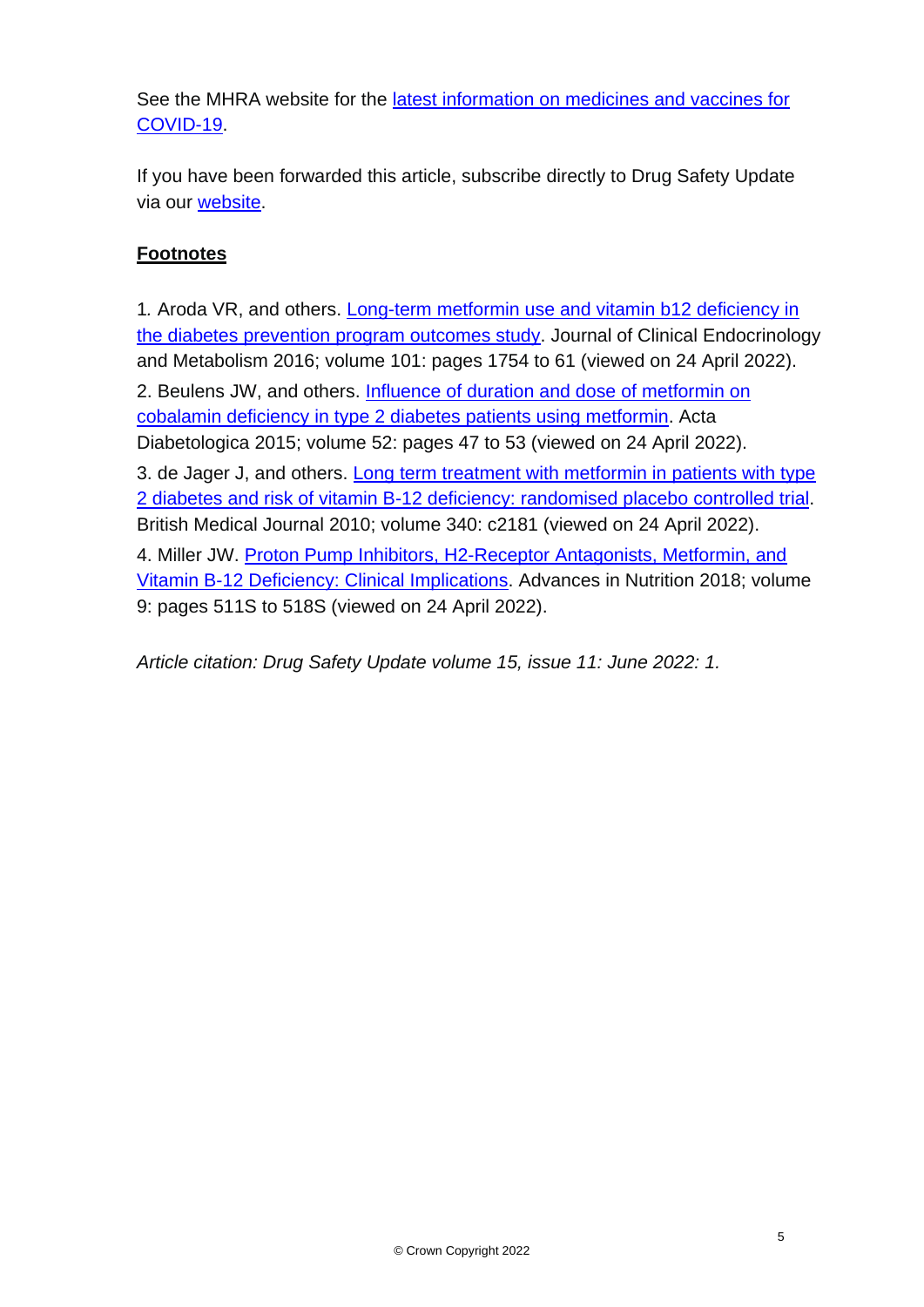## **Roche Accu-Chek Insight insulin pump with NovoRapid PumpCart insulin cartridges: alert following cases of insulin leakage**

We have issued a National Patient Safety Alert following serious reports of harm associated with insulin leakage during use of the Accu-Chek Insight Insulin pump with NovoRapid PumpCart prefilled insulin cartridges. Patients should be moved onto alternative insulin pumps where possible.

#### **Advice for healthcare professionals:**

- the Accu-Chek Insight Insulin pump used with NovoRapid PumpCart prefilled insulin cartridges has been associated with insulin leakage events, including cases of severe hyperglycaemia and diabetic ketoacidosis in UK patients
- follow the steps set out by your organisation to action the National Patient Safety [Alert,](https://www.gov.uk/drug-device-alerts/national-patient-safety-alert-novorapid-pumpcart-in-the-roche-accu-chek-insight-insulin-pump-risk-of-insulin-leakage-causing-hyperglycaemia-and-diabetic-ketoacidosis-natpsa-slash-2022-slash-004-slash-mhra) including to identify and review patients using Roche Accu-Chek Insight insulin pumps and discuss moving them to an alternative insulin pumps where possible
- pharmacists should continue to dispense the NovoRapid PumpCart cartridges but ask patients whether they use the Accu-Chek Insight insulin pump and provide advice and education to minimise the risks (as below)
- report suspected adverse drug reactions or adverse incidents to the [Yellow Card](https://yellowcard.mhra.gov.uk/)  [scheme](https://yellowcard.mhra.gov.uk/)

#### **Advice for healthcare professionals to give to patients or carers:**

- the MHRA has taken action following cases in which insulin has leaked from the glass cartridge in the Accu-Chek Insight insulin pump – some cases were associated with severely high blood sugar and diabetic ketoacidosis
- your healthcare professional team has been asked to discuss with you changing to another insulin pump where possible
- while you continue to use the Accu-Chek Insight Insulin pump:
	- o check the pump and cartridge regularly for damages, for example cracks or leakage. If you smell insulin (a strong antiseptic chemical smell) this could also indicate a leakage.
	- $\circ$  follow the advice in the *latest customer notice* to replace previous designs for pump adaptors and tubing
	- o do not use the cartridge if cracks or leakage are seen or if the cartridge was dropped. Follow the instructions of your Accu-Chek Insight user manual for replacing a cartridge and for cleaning the cartridge compartment in the insulin pump.
	- o during the day and before going to sleep please carefully check that your insulin pump is delivering insulin and there are no leakages.
	- o never change treatment delivery methods without first consulting a relevant healthcare professional.
	- o failure of insulin delivery due to leakage may not result in an alert notification from the insulin pump and cracks and leakages may not always be visible. You should check blood glucose levels multiple times throughout your day while using pumps.
	- o tell your healthcare professional immediately if you suspect a problem with your insulin delivery.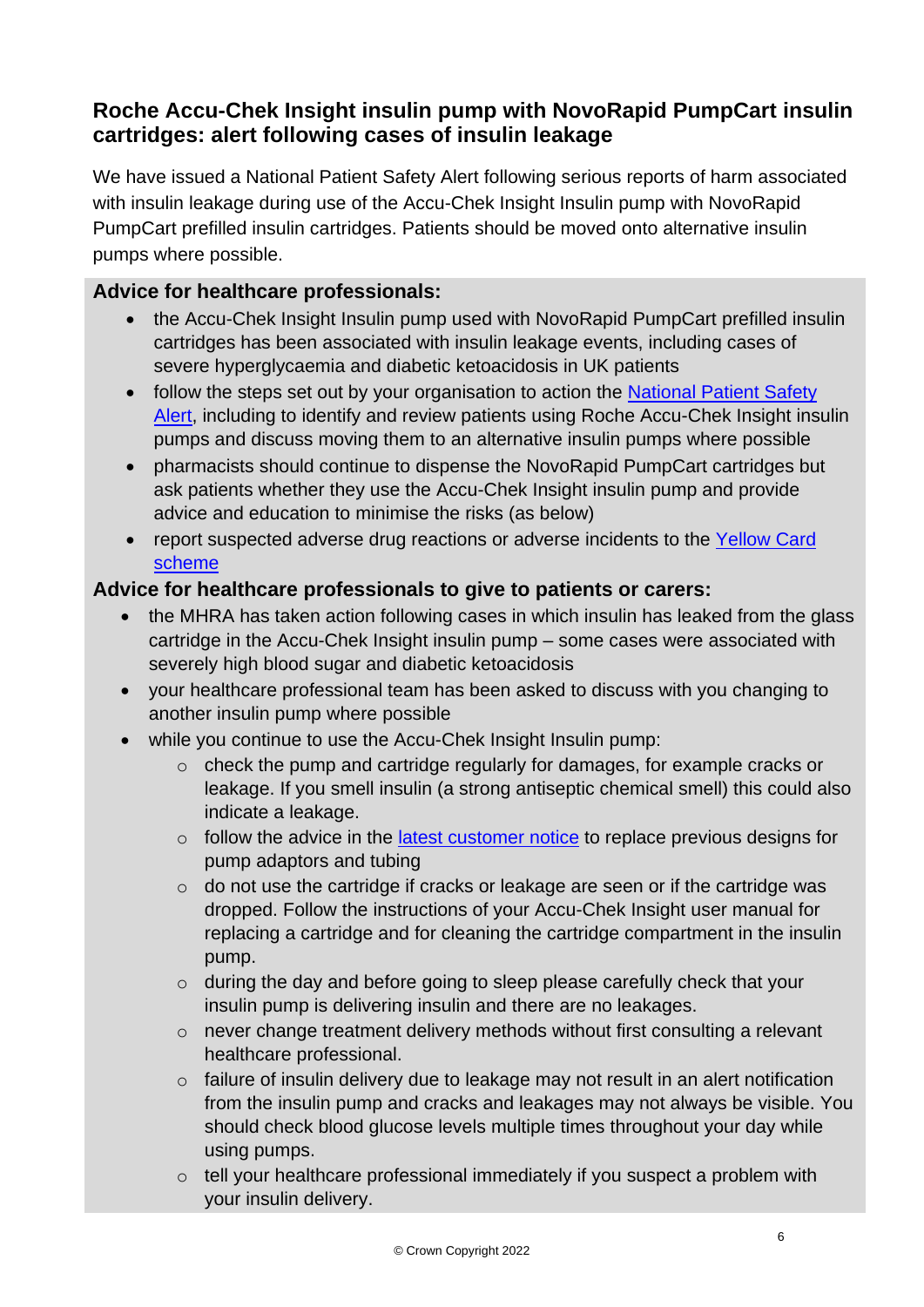## **Safety issue**

The Roche Accu-Chek Insight insulin pump is a medical device used by insulin-dependent patients with diabetes to deliver insulin. The Accu-Chek Insight pump is used in combination with [NovoRapid PumpCart cartridges,](https://www.medicines.org.uk/emc/product/7922/smpc) which contain insulin (as insulin aspart) in a glass cartridge.

We have received reports of patient harm associated with leakage and over the past 3 years we have kept this safety concern under close review. In some of the reported leakage incidents, the cartridges were found to be cracked and provided an inadequate supply of insulin to patients. However, leakages also occurred in cases where no cracks in the cartridge were visible.

In some patients, serious consequences resulted from an inadequate supply of insulin. We received 25 serious cases in both 2020 and 2021 (including cases where a patient required urgent medical treatment or hospitalisation) in association with an insulin leakage event in UK patients, including 18 cases and 17 cases respectively of diabetic ketoacidosis.

Despite actions from the manufacturer to reduce the incidence of these events, we continue to receive reports of insulin leakage and we have taken further action to protect patients.

#### **Actions for the healthcare system**

Healthcare professionals should inform patients who use the Accu-Chek Insight of the risk of leakage and the updated instructions to reduce risk. Where possible, patients should be moved onto alternative pumps in accordance with the actions in the National Patient Safety [Alert.](https://www.gov.uk/drug-device-alerts/national-patient-safety-alert-novorapid-pumpcart-in-the-roche-accu-chek-insight-insulin-pump-risk-of-insulin-leakage-causing-hyperglycaemia-and-diabetic-ketoacidosis-natpsa-slash-2022-slash-004-slash-mhra)

A risk assessment must be recorded with all users of Accu-Chek Insight pumps. This should involve a discussion of the risks of continuing treatment with the affected device and consider the best interest of the patient and the management of their diabetes.

Patients who continue to use the Accu-Chek Insight pump should be instructed to follow the advice in the manufacturer's latest [Field Safety Notice.](https://mhra-gov.filecamp.com/s/7tuMvXjqJlRgAzGD/d) This includes using the new adapter and tubing. Users should also be instructed to inspect the pump and cartridges regularly for cracks or leaks, and to check blood glucose levels multiple times throughout the day. For the full recommendations to users, see the [Field Safety Notice](https://mhra-gov.filecamp.com/s/7tuMvXjqJlRgAzGD/d) and our [press release.](https://www.gov.uk/government/news/new-safety-warnings-on-risk-of-insulin-leakage-from-roche-accu-chek-insight-insulin-pumps)

Roche Diabetes Care ceased marketing the Accu-Chek Insight pump in the UK at the end of 2021 and new patients will not be offered the pump. Therefore, all existing Accu-Chek Insight pump users will need to be transferred to an alternative pump at the end of their pump warranty, irrespective of the outcome of their risk assessment.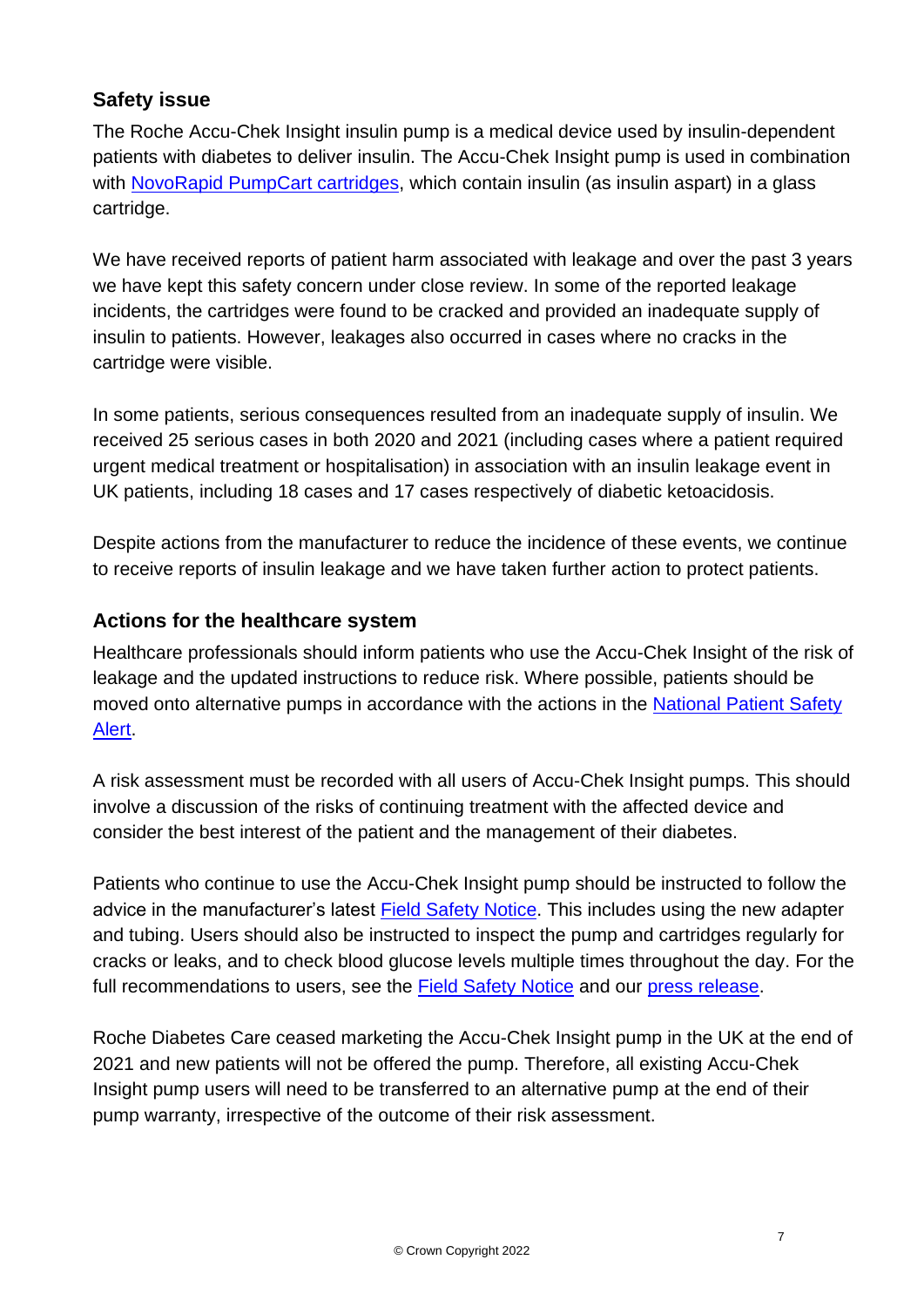## **Report on a Yellow Card**

Suspected adverse reactions or incidents associated with medicines or medical devices used in diabetes should be reported to the [Yellow Card scheme.](https://yellowcard.mhra.gov.uk/)

Healthcare professionals, patients, and caregivers are asked to submit reports using the Yellow Card scheme electronically using:

- the [Yellow Card website](https://yellowcard.mhra.gov.uk/)
- the Yellow Card app; download from the [Apple App Store](https://itunes.apple.com/us/app/apple-store/id990237487?pt=117756671&ct=EYC&mt=8) or [Google Play Store](https://play.google.com/store/apps/details?id=uk.org.mhra.yellowcard&referrer=utm_source%3DEYC%26utm_medium%3Dcpc%26anid%3Dadmob)
- some clinical IT systems for healthcare professionals (EMIS, SystmOne, Vision, MiDatabank, and Ulysses)

Please note, any medical device incidents should be reported to Health Facilities Scotland in Scotland and to the Northern Ireland Adverse Incident Centre in Northern Ireland.

If you have been forwarded this article, subscribe directly to Drug Safety Update via our [website.](https://www.gov.uk/government/organisations/medicines-and-healthcare-products-regulatory-agency/email-signup)

*Article citation: Drug Safety Update volume 15, issue 11: June 2022: 2.*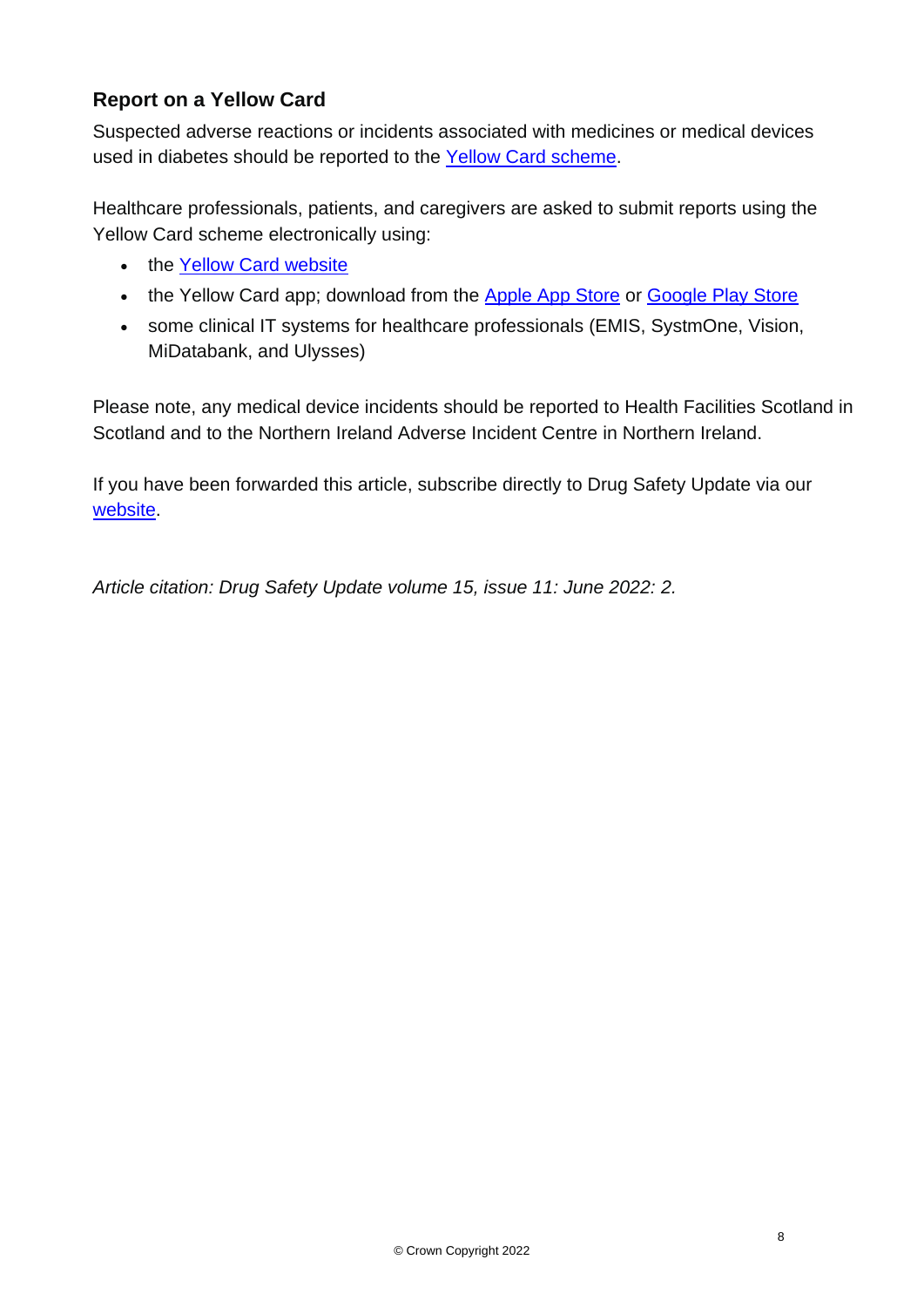## **COVID-19 vaccines and medicines: updates for June 2022**

Recent information relating to COVID-19 vaccines and medicines that has been published since the May 2022 issue of Drug Safety Update, up to 17 June 2022.

#### **Product information update for Spikevax COVID-19 vaccine**

We have updated the [Summary of Product Characteristics](https://www.gov.uk/government/publications/regulatory-approval-of-covid-19-vaccine-moderna/information-for-healthcare-professionals-on-covid-19-vaccine-moderna) for Spikevax (formerly COVID-19 Vaccine Moderna) to allow for third dose heterologous boosting (that is, for someone having a different vaccine to their primary course as a booster). We have also shortened the interval between the primary course and booster dose from at least 6 months to at least 3 months.

Please see the [Decision page](https://www.gov.uk/government/publications/regulatory-approval-of-covid-19-vaccine-moderna) on our website, which has more details about the Spikevax vaccine for COVID-19.

#### **Summaries of Yellow Card reporting and other recent MHRA publications**

We continue to publish a summary of the Yellow Card reporting for the COVID-19 [vaccines](https://www.gov.uk/government/publications/coronavirus-covid-19-vaccine-adverse-reactions/coronavirus-vaccine-summary-of-yellow-card-reporting) being used in the UK. The report summarises information received via the Yellow Card scheme and includes other data such as usage of COVID-19 vaccines and relevant epidemiological data. The report is updated regularly to include other safety investigations carried out by the MHRA under the[COVID-19 Vaccine](https://www.gov.uk/government/publications/report-of-the-commission-on-human-medicines-expert-working-group-on-covid-19-vaccine-safety-surveillance)  [Surveillance Strategy.](https://www.gov.uk/government/publications/report-of-the-commission-on-human-medicines-expert-working-group-on-covid-19-vaccine-safety-surveillance)

We have also recently:

.

- updated the shelf life for Comirnaty 10 micrograms/dose mRNA Vaccine (orange cap) from 9 months to 12 months. Please see the [Decision page](https://www.gov.uk/government/publications/regulatory-approval-of-pfizer-biontech-vaccine-for-covid-19) which has more details about the Pfizer/BioNTech vaccine for COVID-19 (Comirnaty)
- updated the [product information](https://www.gov.uk/government/publications/regulatory-approval-of-covid-19-vaccine-moderna/information-for-healthcare-professionals-on-covid-19-vaccine-moderna) for Spikevax to include a warning on the risk of flare-ups of capillary leak syndrome (CLS) in individuals who already have CLS. The batch site address and Marketing Authorisation Holder address has also been updated.

We previously included summaries of latest COVID-19 information, including in the [March 2022,](https://www.gov.uk/drug-safety-update/covid-19-vaccines-and-medicines-updates-for-march-2022) [April 2022](https://www.gov.uk/drug-safety-update/covid-19-vaccines-and-medicines-updates-for-april-2022) and [May 2022](https://www.gov.uk/drug-safety-update/covid-19-vaccines-and-medicines-updates-for-may-2022) issues of Drug Safety Update. See [guidance](https://www.gov.uk/government/collections/mhra-guidance-on-coronavirus-covid-19)  [on COVID-19 for all our latest information,](https://www.gov.uk/government/collections/mhra-guidance-on-coronavirus-covid-19) including after publication of this article.

#### **Reporting Yellow Cards**

Report suspected side effects to medicines, vaccines, medical device and test kit incidents used in coronavirus (COVID-19) testing and treatment using the dedicated [Coronavirus Yellow Card reporting site](https://coronavirus-yellowcard.mhra.gov.uk/) or via the Yellow Card app.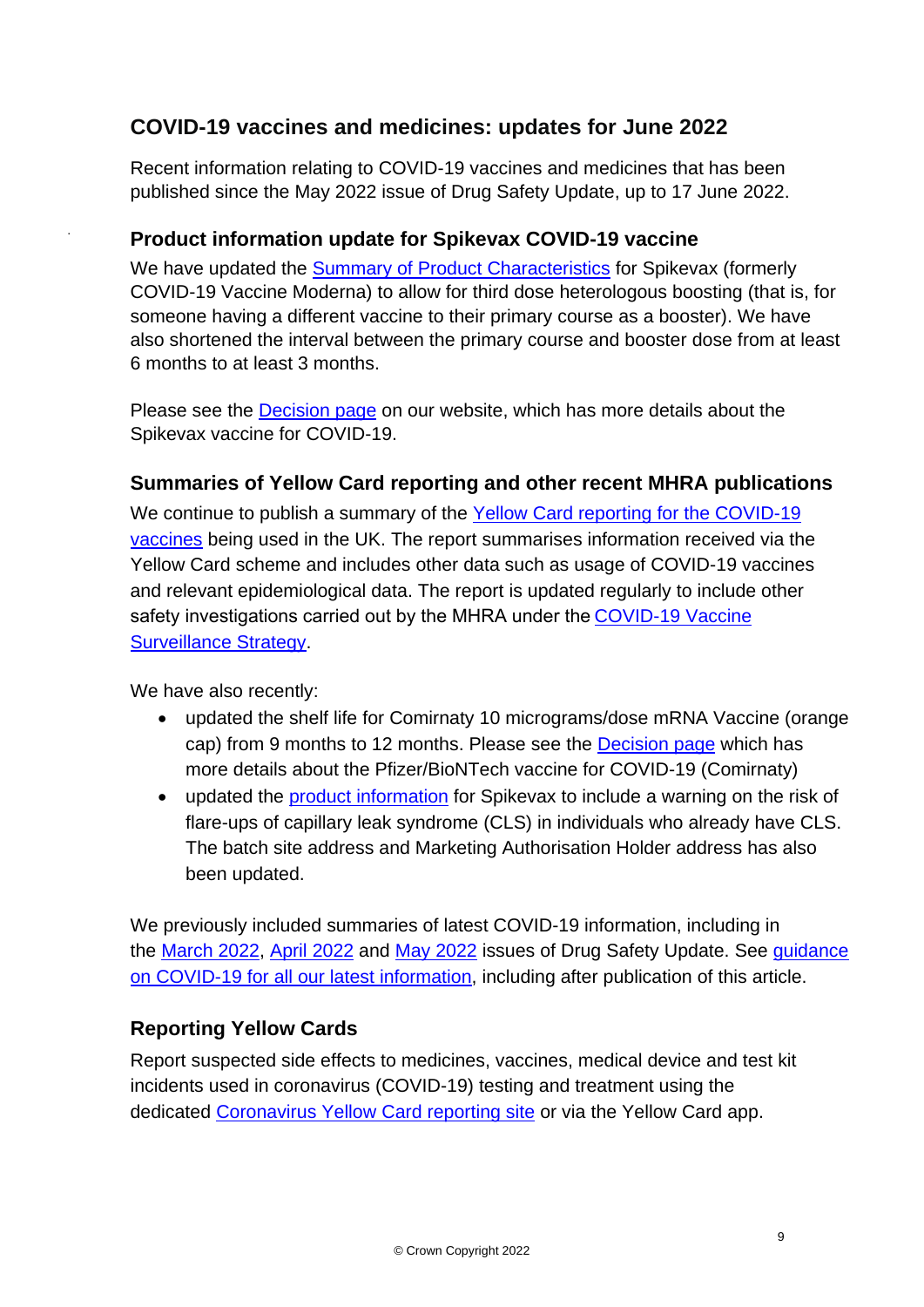As these products are under additional monitoring, this includes all suspected adverse reactions associated with these vaccines. This will allow quick identification of new safety information. When reporting please provide as much information as possible, including information about medical history, any concomitant medications, onset, treatment dates, and vaccine product brand name and batch number.

You may be contacted following submission of a Yellow Card report so that we can gather additional relevant information for the assessment of the report. These contributions form an important part of our understanding of suspected adverse events.

If you have been forwarded this article, subscribe directly to Drug Safety Update via our [website.](https://www.gov.uk/government/organisations/medicines-and-healthcare-products-regulatory-agency/email-signup)

*Article citation: Drug Safety Update volume 15, issue 11: June 2022: 3.*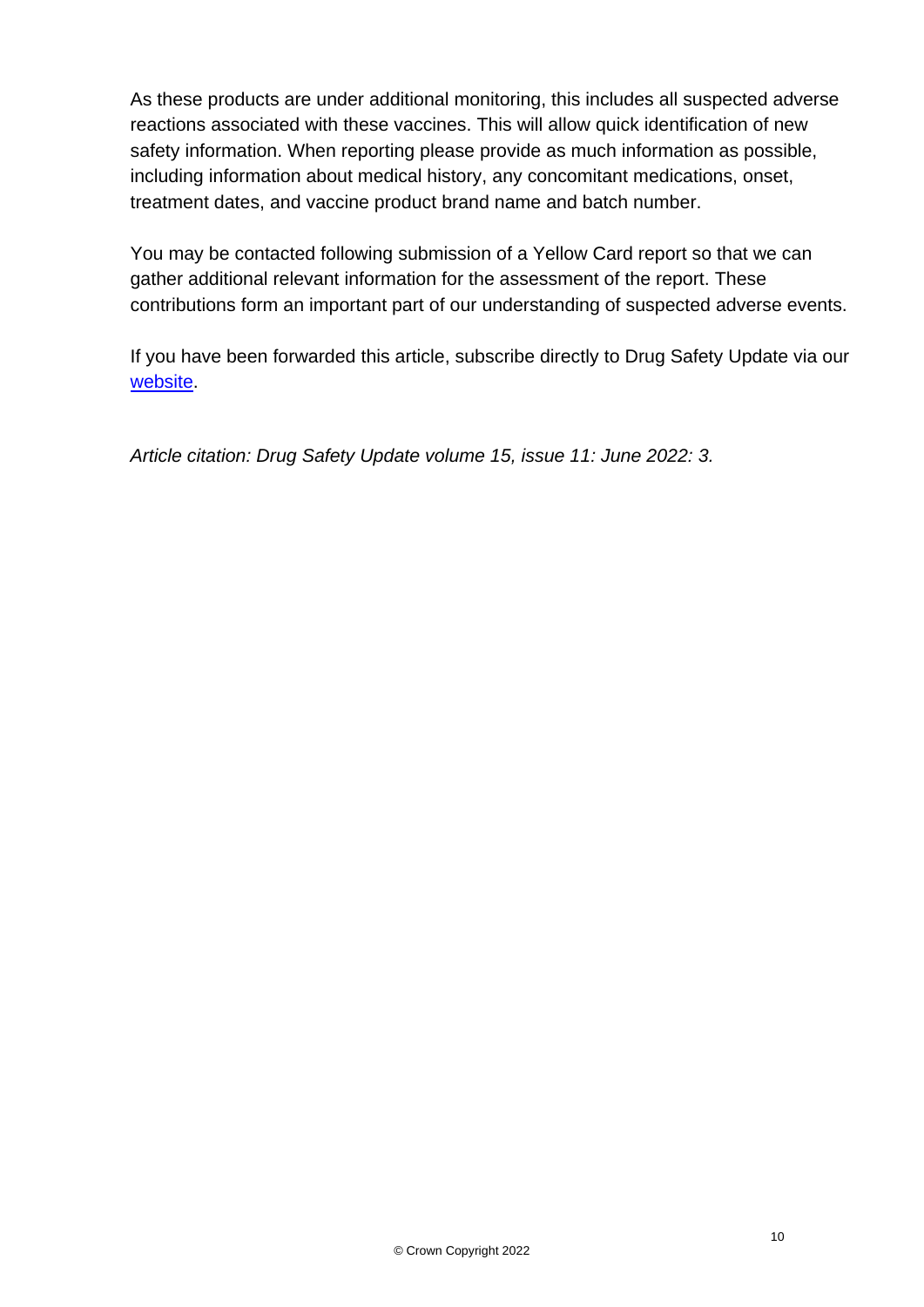## **Letters and medicine recalls sent to healthcare professionals in May 2022**

## **Letters**

In May 2022, the following letters were sent or provided to relevant healthcare professionals:

- [Rucaparib \(Rubraca\): interim data from Study CO-338-](https://assets.publishing.service.gov.uk/media/62b067a28fa8f5356d206d0f/Rubraca_DHPC-UK_-_17_May_2022.pdf) 043 (ARIEL4) in the [treatment indication show a decrease in overall survival compared to standard of](https://assets.publishing.service.gov.uk/media/62b067a28fa8f5356d206d0f/Rubraca_DHPC-UK_-_17_May_2022.pdf)  [care](https://assets.publishing.service.gov.uk/media/62b067a28fa8f5356d206d0f/Rubraca_DHPC-UK_-_17_May_2022.pdf)
- [Accupro \(quinapril hydrochloride\): recall of tablets due to presence of nitrosamines](https://assets.publishing.service.gov.uk/media/62723d348fa8f57a3d1218de/ACCUPRO_Product_Recall_Dear_HCP_Communication.pdf)  above the acceptable daily intake level – [advice for prescribers on impact on patient](https://assets.publishing.service.gov.uk/media/62723d348fa8f57a3d1218de/ACCUPRO_Product_Recall_Dear_HCP_Communication.pdf)  [treatment.](https://assets.publishing.service.gov.uk/media/62723d348fa8f57a3d1218de/ACCUPRO_Product_Recall_Dear_HCP_Communication.pdf) See accompanying medicine recall below for more information
- [Zovirax \(aciclovir\) I.V. 500mg: batches identified containing Package Leaflets with](https://assets.publishing.service.gov.uk/media/62738c778fa8f57a3d121905/DHCPL_Zovirax_09-May2022_Final_Version.pdf)  [incorrect dosing instructions.](https://assets.publishing.service.gov.uk/media/62738c778fa8f57a3d121905/DHCPL_Zovirax_09-May2022_Final_Version.pdf) See accompanying medicine notification on page 12 for more information
- [Zejula ▼ \(niraparib\) 100mg capsules: Interim Supply of UK \(Northern Ireland\) Stock](https://assets.publishing.service.gov.uk/media/62b068b8d3bf7f0afadd9efa/DHCP_Zejula_PL__GB__packs_to_NI_2_May_2022.pdf)  [to Mitigate Supply Disruption](https://assets.publishing.service.gov.uk/media/62b068b8d3bf7f0afadd9efa/DHCP_Zejula_PL__GB__packs_to_NI_2_May_2022.pdf)
- [Vaxzevria, suspension for injection COVID-19 Vaccine \(ChAdOx1-S \[recombinant\]\):](https://assets.publishing.service.gov.uk/media/62b068c8e90e0765d96f92a6/DHPC_VAXZEVRIA_supply_09_May_2022.pdf)  [supply of Great Britain-labelled stock in Northern Ireland](https://assets.publishing.service.gov.uk/media/62b068c8e90e0765d96f92a6/DHPC_VAXZEVRIA_supply_09_May_2022.pdf)
- [Abraxane \(paclitaxel albumin\), 5mg/ml powder for suspension for injection: supply of](https://assets.publishing.service.gov.uk/media/62b08c19d3bf7f0afc3880b6/Abraxane_UK_NI__DHCP_Communication_Letter_-_23_May_2022.pdf)  [Republic of Ireland stock to UK \(Northern Ireland\) from May 2022 to October 2022](https://assets.publishing.service.gov.uk/media/62b08c19d3bf7f0afc3880b6/Abraxane_UK_NI__DHCP_Communication_Letter_-_23_May_2022.pdf)
- Important shelf-life update for COMIRNATY ▼10 micrograms/dose concentrate for dispersion for injection (tozinameran), COVID-19 mRNA Vaccine (nucleosidemodified) for children 5 to 11 years - [Great Britain](https://assets.publishing.service.gov.uk/media/62b0693ae90e0765da021347/PLGB_Comirnaty_TS_10_mcg_DHPC_Shelf-life_increase_9M_to_12M_26_May_2022.pdf) and [Northern Ireland](https://assets.publishing.service.gov.uk/media/62b08e2fe90e0765d6e82587/NI_Comirnaty_TS_10_mcg_DHPC_Shelf-life_increase_9M_to_12M_26_May_2022.pdf)
- [Natpar \(parathyroid hormone \(rDNA\)\) 100 micrograms/dose powder and solvent for](https://assets.publishing.service.gov.uk/media/62b0694d8fa8f5356eecc48f/Natpar_100mcg_Shortage_DHPC_26_May_2022.pdf)  [solution for injection: expected shortage from 30th June 2022](https://assets.publishing.service.gov.uk/media/62b0694d8fa8f5356eecc48f/Natpar_100mcg_Shortage_DHPC_26_May_2022.pdf)
- [Lymphoseek \(tilmanocept\) 50 micrograms kit for radiopharmaceutical preparation:](https://assets.publishing.service.gov.uk/media/62b06958e90e0765cc32e0b8/DHCP_letter_-Lymphoseek_31_May_2022_UK.pdf)  [temporary 12 month extension of shelf life of LOT 347446](https://assets.publishing.service.gov.uk/media/62b06958e90e0765cc32e0b8/DHCP_letter_-Lymphoseek_31_May_2022_UK.pdf)

## **Medicine Recalls and Notifications**

In May 2022, recalls and notifications for medicines were issued on:

[Class 2 Medicines Recall: Pfizer Limited, Accupro 5mg, 10mg, 20mg, 40mg film-coated](https://www.gov.uk/drug-device-alerts/class-2-medicines-recall-pfizer-limited-accupro-5mg-10mg-20mg-40mg-film-coated-tablets-el-22-a-slash-21)  [tablets, EL\(22\)A/21.](https://www.gov.uk/drug-device-alerts/class-2-medicines-recall-pfizer-limited-accupro-5mg-10mg-20mg-40mg-film-coated-tablets-el-22-a-slash-21) Issued 5 May 2022. As noted in the May 2022 Drug Safety Update, Pfizer Ltd are voluntarily recalling all stock of Accupro (quinapril hydrochloride) film-coated tablets as a precautionary measure due to the identification of a nitrosamine above the acceptable limit. Based on the available data, there is no immediate risk to patients who have been taking this medication. Stop supplying the batch immediately, quarantine all remaining stock and return to supplier. Healthcare professionals should advise patients not to discontinue Accupro without consulting their prescriber as there are potential risks associated with suddenly stopping treatment for blood pressure. A [letter was sent to](https://assets.publishing.service.gov.uk/media/62723d348fa8f57a3d1218de/ACCUPRO_Product_Recall_Dear_HCP_Communication.pdf)  [prescribers](https://assets.publishing.service.gov.uk/media/62723d348fa8f57a3d1218de/ACCUPRO_Product_Recall_Dear_HCP_Communication.pdf) in May 2022.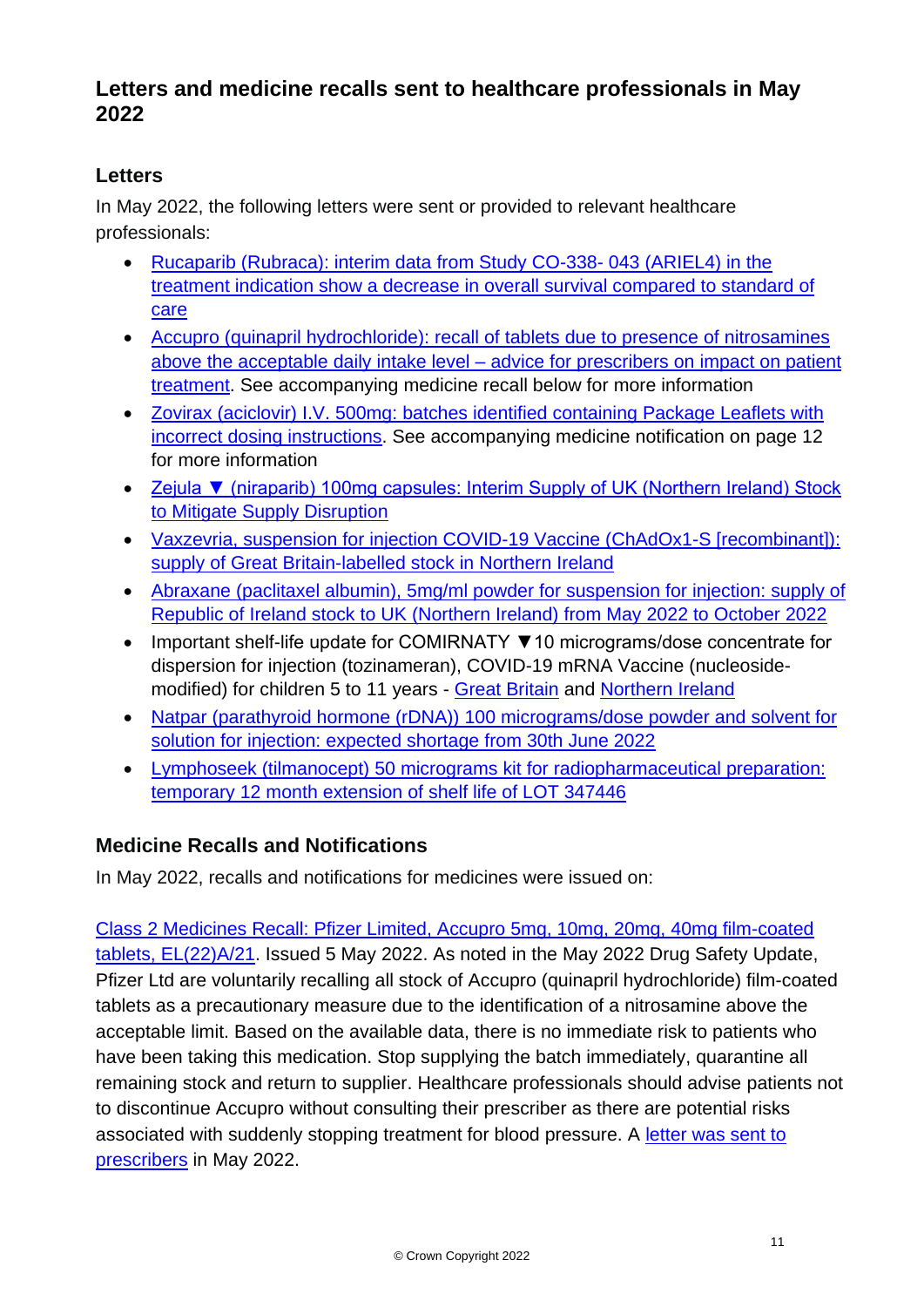[Class 2 Medicines Recall: Quadrant Pharmaceuticals Ltd, Mefenamic Acid 500mg film](https://www.gov.uk/drug-device-alerts/class-2-medicines-recall-quadrant-pharmaceuticals-ltd-mefenamic-acid-500mg-film-coated-tablets-el-22-a-slash-23)  [coated tablets, EL \(22\)A/23.](https://www.gov.uk/drug-device-alerts/class-2-medicines-recall-quadrant-pharmaceuticals-ltd-mefenamic-acid-500mg-film-coated-tablets-el-22-a-slash-23) Issued 17 May 2022. A batch of mefenamic acid 500mg film coated tablets is being recalled due to some tablets possessing a defective film coating resulting in the tablet core being partially exposed. This is a precautionary recall and the Marketing Authorisation Holder had not received any reports of adverse reactions related to the issue Stop supplying the batch immediately, quarantine all remaining stock and return to supplier.

[Class 4 Medicines Defect Information: GlaxoSmithKline UK Ltd, Zovirax I.V. 500 mg, EL](https://www.gov.uk/drug-device-alerts/class-4-medicines-defect-information-glaxosmithkline-uk-ltd-zovirax-iv-500-mg-el-22-a-slash-22)  [\(22\)A/22.](https://www.gov.uk/drug-device-alerts/class-4-medicines-defect-information-glaxosmithkline-uk-ltd-zovirax-iv-500-mg-el-22-a-slash-22) Issued 9 May 2022. Batches of Zovirax intravenous (I.V.) 500mg have been identified to contain an incorrect version of the Summary of Product Characteristics and Patient Information Leaflet. These incorrect versions contain unapproved text on dosage for obese adults and on dosage adjustments in renal impairment for infants and children. Healthcare professionals prescribing and administering this product should refer to the corrected and approved Package Leaflet and discard the incorrect version inside the sealed packs. A [letter was sent to prescribers](https://assets.publishing.service.gov.uk/media/62723d348fa8f57a3d1218de/ACCUPRO_Product_Recall_Dear_HCP_Communication.pdf) in May 2022.

[Class 2 Medicines Recall: hameln pharma ltd, Water for Injections BP –](https://www.gov.uk/drug-device-alerts/class-2-medicines-recall-hameln-pharma-ltd-water-for-injections-bp-100ml-vial-el-22-a-slash-24) 100ml vial, EL [\(22\)A/24.](https://www.gov.uk/drug-device-alerts/class-2-medicines-recall-hameln-pharma-ltd-water-for-injections-bp-100ml-vial-el-22-a-slash-24) Issued 25 May 2022. Batches of water for injections BP 100ml vial are being recalled. This is a precaution as vials may no longer be in line with licensed product specification regarding pH and conductivity. Stop supplying the batch immediately, quarantine all remaining stock and return to supplier.

[Class 4 Medicines Defect Information: Orifarm UK Ltd, Loprazolam 1mg Tablets, EL](https://www.gov.uk/drug-device-alerts/class-4-medicines-defect-information-orifarm-uk-ltd-loprazolam-1mg-tablets-el-22-a-slash-25)  [\(22\)A/25.](https://www.gov.uk/drug-device-alerts/class-4-medicines-defect-information-orifarm-uk-ltd-loprazolam-1mg-tablets-el-22-a-slash-25) Issued 26 May 2022. Batches of Loprazolam (loprazolam mesylate) 1mg tablets have been identified to contain Patient Information Leaflets where the title incorrectly states the product name as 'lorazolam'. Healthcare professionals are advised to inform patients of this discrepancy when dispensing packs from this batch.

[Company led medicines recall: Consilient Health UK Ltd, Invita D3 800 IU Soft Capsules,](https://www.gov.uk/drug-device-alerts/company-led-medicines-recall-consilient-health-uk-ltd-invita-d3-800-iu-soft-capsules-clmr-22-a-slash-03)  [CLMR \(22\)A/03.](https://www.gov.uk/drug-device-alerts/company-led-medicines-recall-consilient-health-uk-ltd-invita-d3-800-iu-soft-capsules-clmr-22-a-slash-03) Issued 30 May 2022. A batch of Invita D3 800 IU (cholecalciferol) soft capsules is being recalled by the company as limited number of units were distributed prior to batch release. There are no indications of any quality of safety concerns and this recall is precautionary due to the regulatory non-compliance. Stop supplying the batch immediately, quarantine all remaining stock and return to the company.

[Class 4 Medicines Defect Information: Esomeprazole 40mg Powder for Solution for](https://www.gov.uk/drug-device-alerts/class-4-medicines-defect-information-esomeprazole-40mg-powder-for-solution-for-injection-slash-infusion-el-22-a-slash-26)  [Injection/Infusion, EL \(22\)A/26.](https://www.gov.uk/drug-device-alerts/class-4-medicines-defect-information-esomeprazole-40mg-powder-for-solution-for-injection-slash-infusion-el-22-a-slash-26) Issued 31 May 2022. A batch of Esomeprazole 40mg Powder for Solution for Injection or Infusion has been identified with an incorrect Global Trade Item Number (GTIN). The incorrect GTIN on the batch is 05026468771424 which scans as acetylcysteine 200mg/ml injection (2g/10ml ampoules). Healthcare professionals should not use the GTIN barcode for any dispensing activities for the affected batch.